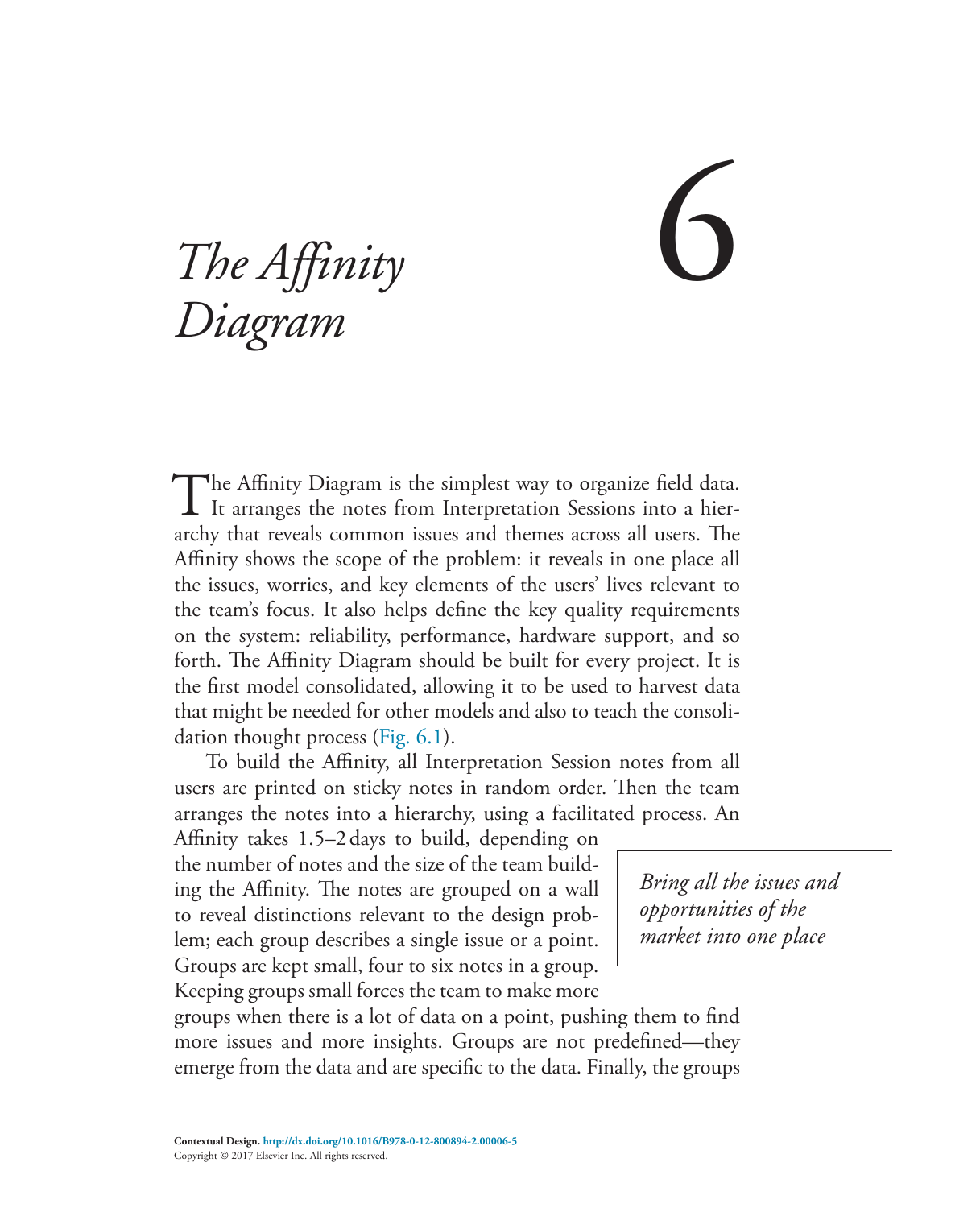are labeled with blue sticky notes<sup>1</sup> to characterize the point made by the group. The blue labels are then organized into larger areas of interest under pink labels, and the pink labels are grouped under green labels to show whole themes.

The Affinity or "K-J" process was introduced as one of the "seven quality processes" from Japa[n2](#page-0-0) back in the 1970s. It has since then become a widely used tool. We have optimized the process to handle much larger affinities, typically about 1500 notes though we recommend not more than about 500 notes in your

*The Affinity is a quick way to organize a lot of unstructured data*

first Affinity. We build the Affinity after a good cross-section of users has been interviewed. This usually means between 12 and 16 users covering all target roles in three to five work or life contexts, assuming 50–100 notes per user. We always prefer to finish the Affinity in a single day, or at worst time-box it to 2 or 3 focused days. We can

do this if we have one person per 80 notes or better. If the project plan is to collect more data than this, first do a preliminary consolidation, which you finish. This allows the team to refocus and clarify the most important data to collect in the remaining interviews. Then do the remaining interviews and roll in the data in all at once in another 1–3 day session.

Building the Affinity is a managed team meeting with a process that ensures it gets done in the time designated. Letting the process drag on drains the team. If your team is small and you don't have enough people, invite others who are interested in the design to participate. Order pizza! Do whatever you have to do to get them into the room. Remember managers and team members alike experience elapsed time, not man-hours. Ten people working together for a day or two looks short. Two people working for a week looks long, even though it's fewer hours—you don't get the immersion, buy-in, and range of perspectives you would with a wider group. This is also

 $1$  When we started the process, there were only blue, green, and pink sticky notes. While working with teams, the colors took on meaning relative to the level of abstraction or the part of the model, so we keep these colors. Whatever you do have a consistent color associated with one of the three levels of the Affinity.

<sup>2</sup> M. Brassard, *Memory Jogger Plus*, GOAL/QPC, Methuen, MA, 1989.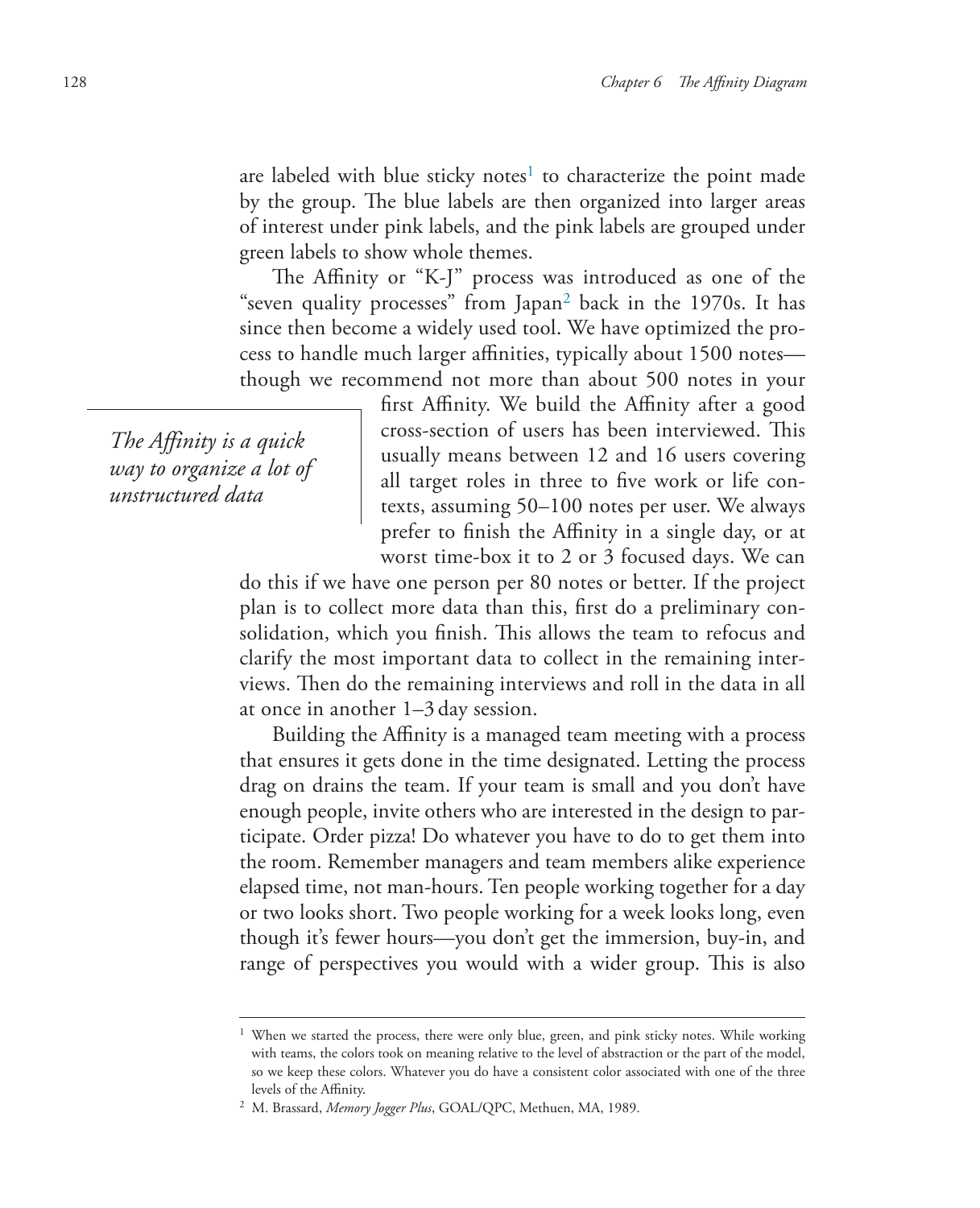why we don't build affinities in an online document—it's too much data, too much manipulation, and not enough team interaction to achieve a high-quality result, either for the Affinity or for buy-in and immersion. $3$ 



**FIGURE 6.1** An Affinity Diagram during construction, showing how notes and pictures from individual interviews (*the yellow notes*) are grouped into a hierarchical structure (*the blue, pink, and green labels*). Photos taken during interviews are integrated into the Affinity wherever appropriate.

### <span id="page-2-0"></span>**Building the Affinity Diagram**

The Affinity is built bottom-up. We don't start with known categories such as "Usability issues" or "Quality." That would reduce building an Affinity to a sorting task; each note goes in its own bucket, and at the end you know no more than you did before. Instead, we allow the individual notes to suggest grouping they might belong to. We intentionally resist using categories that might be familiar to the team, suggested by their experience instead of by the user data. We even ban words the team is too familiar with—one configuration

<sup>3</sup> One day we may have real digital walls all over a room—then we can do it without the paper! But the team will still have a shared experience in the room.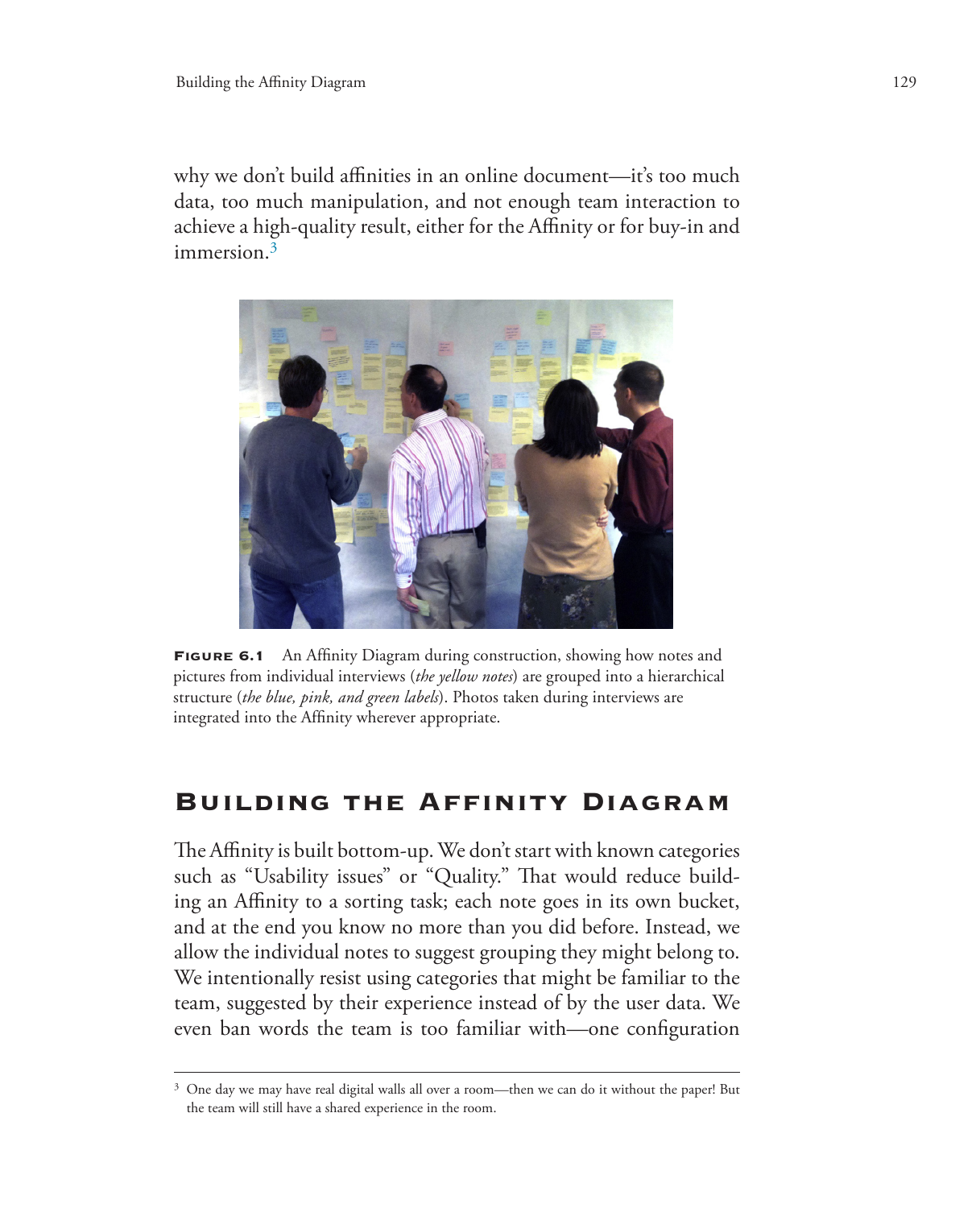management group was not allowed to use the word "version." Banning the term forces the team to say how the concept is relevant

*Ban jargon and specialized words to force rethinking old concepts*

to the project focus and helps them to come at their problem with a fresh perspective [\(Fig. 6.2\)](#page-3-0).

Building an Affinity is inductive reasoning at its purest. The basic process is to put up one note, then for everyone to look at the notes in their hand for others that seem to go with it. When found, additional notes are added to the group. There's no need to justify

*why* they go together. But we do push for a certain kind of "affinity": Two notes have an affinity if they are saying similar things about



<span id="page-3-0"></span>**FIGURE 6.2** A slice of a much larger Affinity after it has been put online, showing how yellow sticky notes from individual interviews group into blues and pinks revealing issues and themes. Note that the blues and pinks are written in the voice of the user.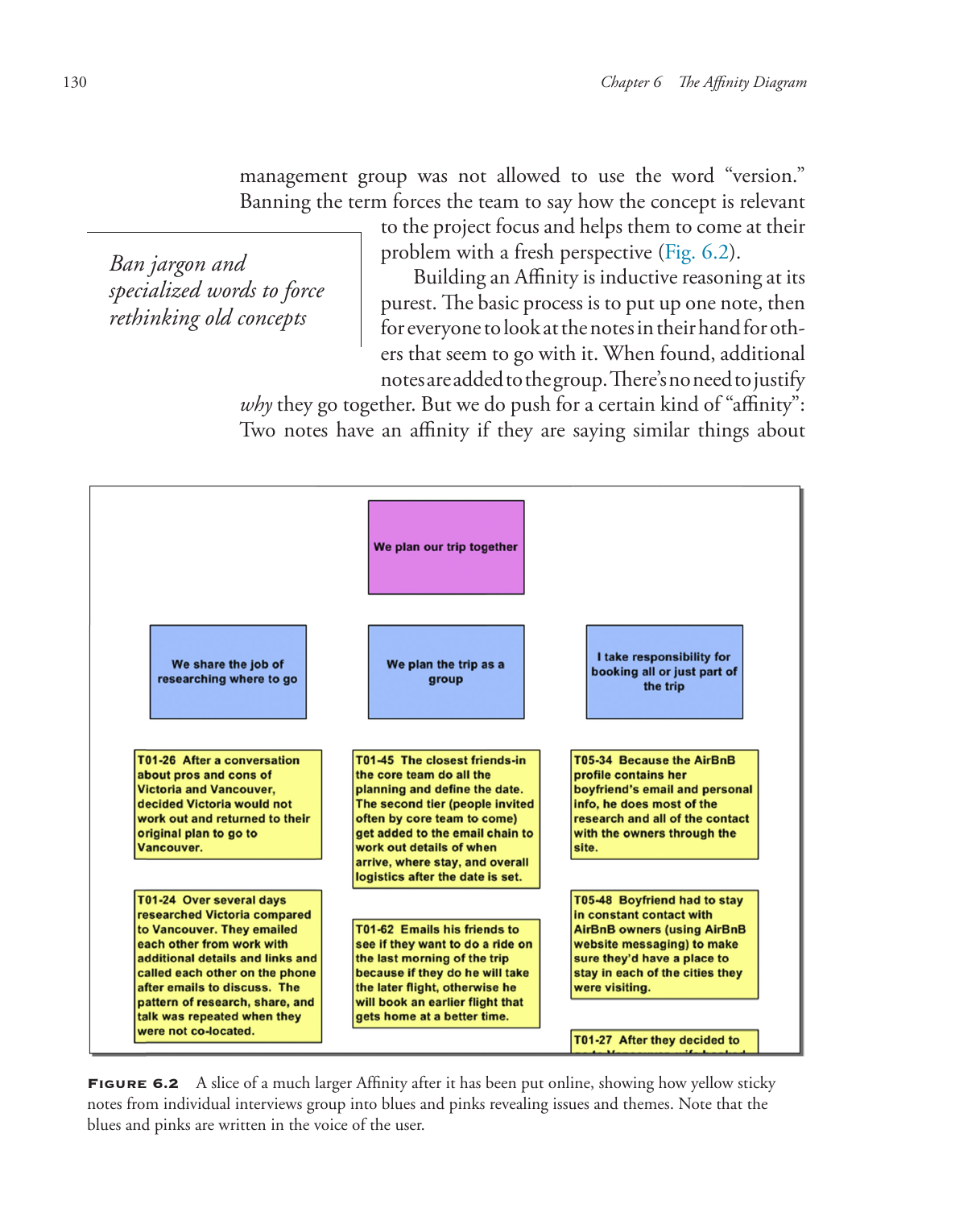the user's life as it relates to the design focus of the team—the notes express a similar intent, problem, or issue. So deciding if notes go

together is the result of an inquiry into the meaning of the words on the note to understand the practice issue they represent. When it's not clear how to interpret the words, the team can appeal to the interviewer to check whether an interpretation is valid.

*Inquire into the design significance of each note*

Here are some examples of using the data captured on a note to infer meaning for the practice. Each example gives some of the context (which the team would be aware of) and shows how to look at the data from a particular focus and see implications for redesigning the practice and technology. If these insights occurred to team members during the Interpretation Session, they would be captured in separate notes; otherwise the Affinity process gives the opportunity to consider the data again. These notes are all taken from interviews with people planning vacations.

U07-39 She likes Orbitz because their dates were flexible she sees a matrix with departure and return dates. She can see each price and pick the best one.

This note discusses a particular feature of a travel site's UI (Orbitz), but it's hiding an implication about travel planning. When thinking about her vacation, the user isn't committed to a particular departure and return date. Those might change depending on the trip, the price, and other factors. And in fact, many decisions in vacation planning are tentative, dependent on other aspects of the vacation working out. Any tool we build needs to take this flexible, uncommitted attitude toward planning into account.

T05-90 She says her mom never traveled much, and her mom was proud of U5 when U5 started traveling a lot: "you do it all, you see it all."

This note suggests values and experiences associated with identity—the mother's attitude and by implication the traveler's own. The notes in an Affinity relevant to values and how we see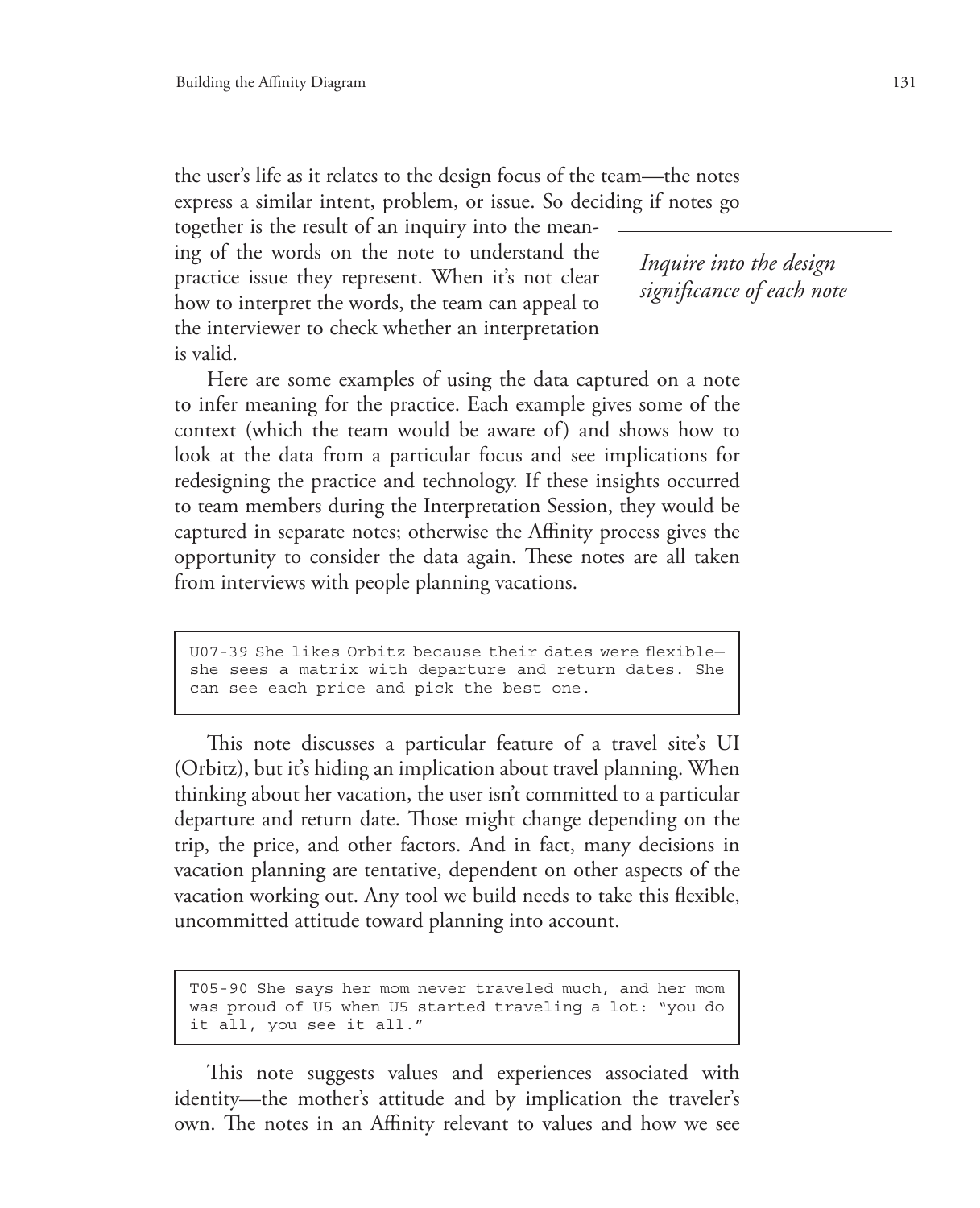ourselves will group together to reveal themes. This section of the wall will both reveal these values and will also be relevant data to create identity elements, described in Chapter 7. Here it suggests that being adventurous is valued by both mother and daughter—and it

*Notes will represent and enrich the meaning of the Cool Concepts*

reveals that the mother would like to encourage the daughter to do what she could not. As the team looks for the meaning and key ideas in the notes, they can group like notes together. The meaning a team reads in a note and the way they group them are driven by the project focus. The above notes could be taken in different directions—features

in cars, finding restaurants, providing search functionality. But put together, they point toward one of the Cool Concepts (in fact, they are where the concept came from). Together, they suggest "Think for me"—give me what I'm looking for *without* asking me, without search, and without setup. Grouping them this way across domains reveals the higher-level principle.

```
I love getting local results immediately, without having 
                          to ask
```
U6-40 She likes that Google gives you local listings first for restaurants and stores nearby

U5-58 Likes using the built-in Zagat feature in his car to find good restaurants in the area.

U4-60 He uses the icon feature of the map in his car to help him find gas stations nearby.

Now we collect notes with similar themes together and give them a *label* representing the insight suggested by the group. A good group label states the issue that holds all the individual notes together. It is a succinct phrase that summarizes the content of the group. "Different ways of finding nearby things" would not summarize the content in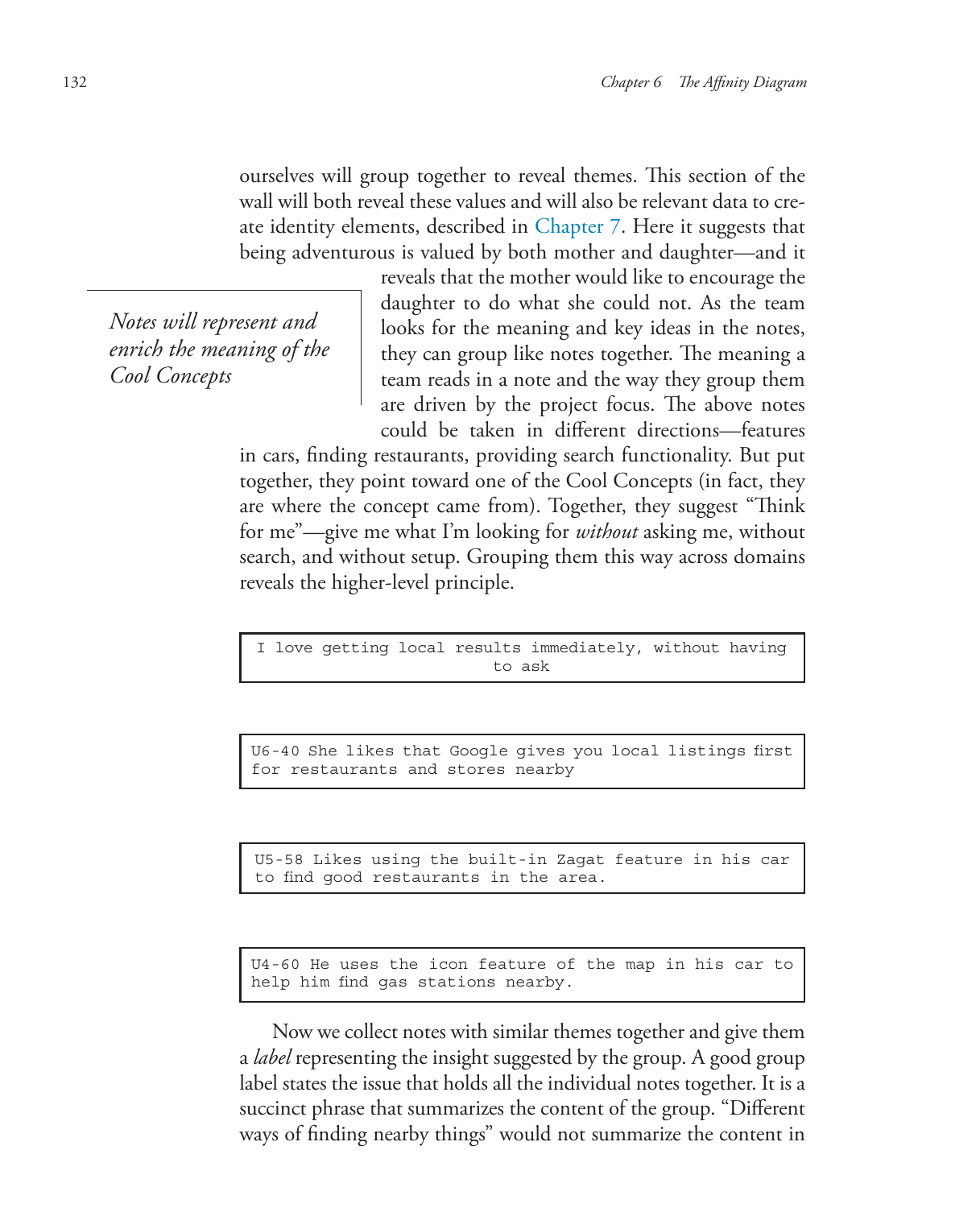the above example; it would just say what you could learn by reading the content. Including "without having to ask" states the key

principle; the individual notes give examples of this general statement. The data in the individual notes below the label supports the statement in the label. If the label is good, it reveals the distinction important for design. The label is the synthesis of the detailed data—now there is no need to read the notes. The label is sufficient. So a good label matters.

*Labels are the user's voice speaking from the wall—succinctly*

A good group label is written as though the user was talking to the designer; direct, immediate language has more impact than third-person language. The label is not a sentence; it is succinct declarative personal message from the user. When the labels use the user's voice, the whole wall speaks directly to the design team—the labels are a central communication device. Here are some examples of good first-level labels, all revealing how travel planning supports relationship between people:

```
Planning the trip is another opportunity to connect and 
have fun
```
The closer I am to a person, the more ways I have to communicate with them

```
It's important to plan regular trips so we can get 
                     together
```
First-level groupings such as the above are themselves collected into higher-order groups. The result is a hierarchical structure that breaks the data about the user into manageable chunks. We use green sticky notes at the highest level, which describe a whole area of concern. Under this, pink labels describe the specific issues which define that area of concern. Blue labels describe each aspect of the issue. And the individual notes under the blue labels describe the instances illustrating the blue label. When well written, the labels tell a story about the user, structuring the problem, identifying specific issues, and organizing everything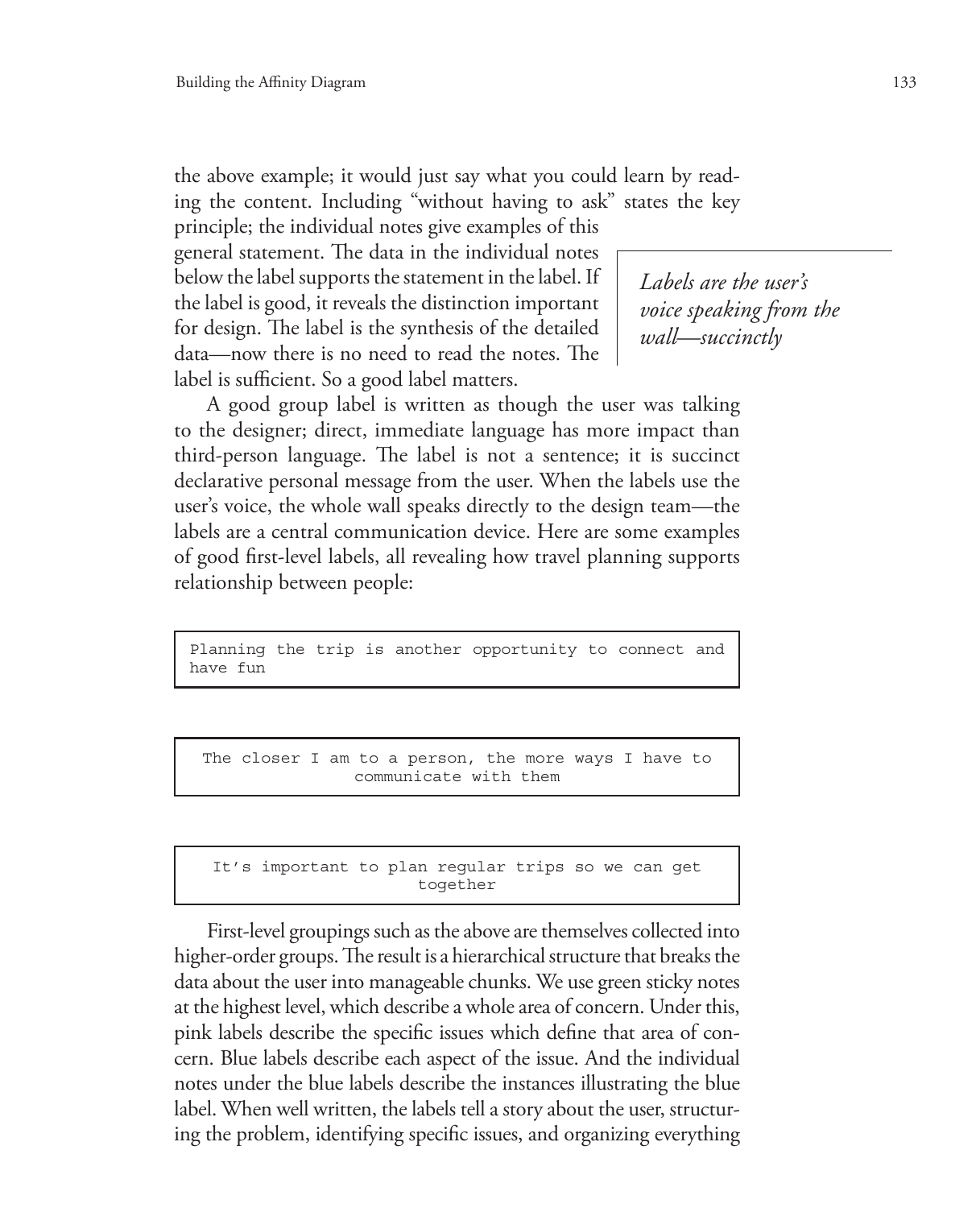known about that issue. The labels represent the new information in an Affinity. All labels are written in the voice of the user.

*Labels are the synthesis of the data revealing meaning*

We limit each first-level group to four to six notes to force the team to look deeply and make more distinctions than they would otherwise be inclined to. It pushes more of the knowledge up into the group labels. Remember your findings are in the labels—they are what will drive design thinking. A pink label can contain up to eight blue

labels, and a green label might have six to eight pink labels. Bigger groups than that mean there's not enough structure to see what's going on quickly.

When complete, each green section tells a story about the users' life. It raises the distinctions relevant for the project focus, revealing what matters. In this way, the labels synthesize the findings and drive design thinking. For example, here is a section of an Affinity describing how travel supports the Cool Concept of

#### **Metrics for Affinity building**

Start when you have multiple users to organize.

• About half the users or at least 300 notes from four to five users

Groupings start with observation notes

• Not design ideas or questions—the first note frames the group meaning

Number of notes below the blue (1st level) labels is based on the size of the Affinity:

- Less than 1000 notes: two to four in a grouping
- 1000–1800 notes: four to six in a grouping
- More than 1800 notes: 6–10 in a grouping *if* there is a lot of real duplication

Notes under higher-level labels:

- Pink (2nd level) six to eight blues under a pink
- Green (3rd top level) 4–10 pinks under a green

Build a preliminary Affinity if there will be more than 20 user interviews:

- Build preliminary Affinity after 10–16 interviews—or about half
- Preliminary Affinity should be complete but broad and shallow: only one to three individual notes beneath each blue label
- Later interviews will deepen the groups and create new labels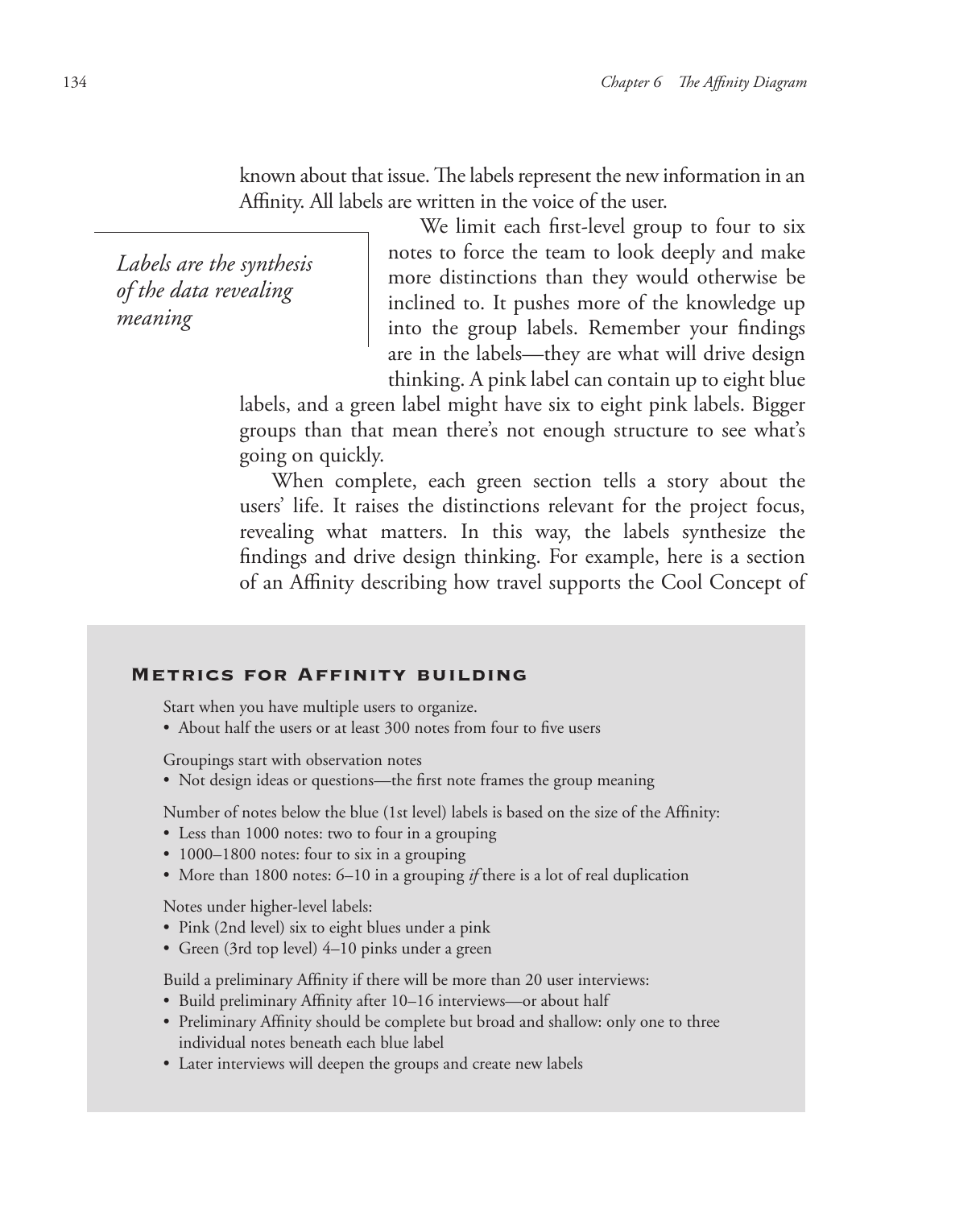Accomplishment. (Individual notes have been skipped for brevity colored triangles map to colored notes in the Affinity):

- ► Challenge is a part of task accomplishment
	- ► Travel provides an opportunity to pursue personal goals
		- ► Travel is an opportunity to continue working on things I or my family do at home
		- ► Travel is an opportunity and inspiration for me to improve myself
		- ► I look for apps to help me connect my interests (such as food) to travel
		- ► I want to learn new things, and travel/travel planning helps me do that
	- ► Travel itself gives me a sense of accomplishment
		- ► Getting a good deal makes me feel good
		- ► I enjoy and take pride in planning travel
		- Figuring out the best deal, route, etc. is fun
	- ► I care about keeping track of my accomplishments
		- ► I keep track of the places I've traveled
		- ► I want to have a full collection of all my travel photos
		- ► I like getting feedback about how I'm doing

This section of the Affinity brings together data from many users and many situations to tell the story of travel and the experience of challenge. When sharing the data or reviewing the wall yourself, you might read it like a story: "People see travel as a challenge, and that's a good thing. It gives them a sense of accomplishing personal goals, furthering their interests, and growing as a person. And overcoming the challenges of travel is fun and meaningful in itself. I'm proud of what I did and want to share it with my world." Each pink label names an issue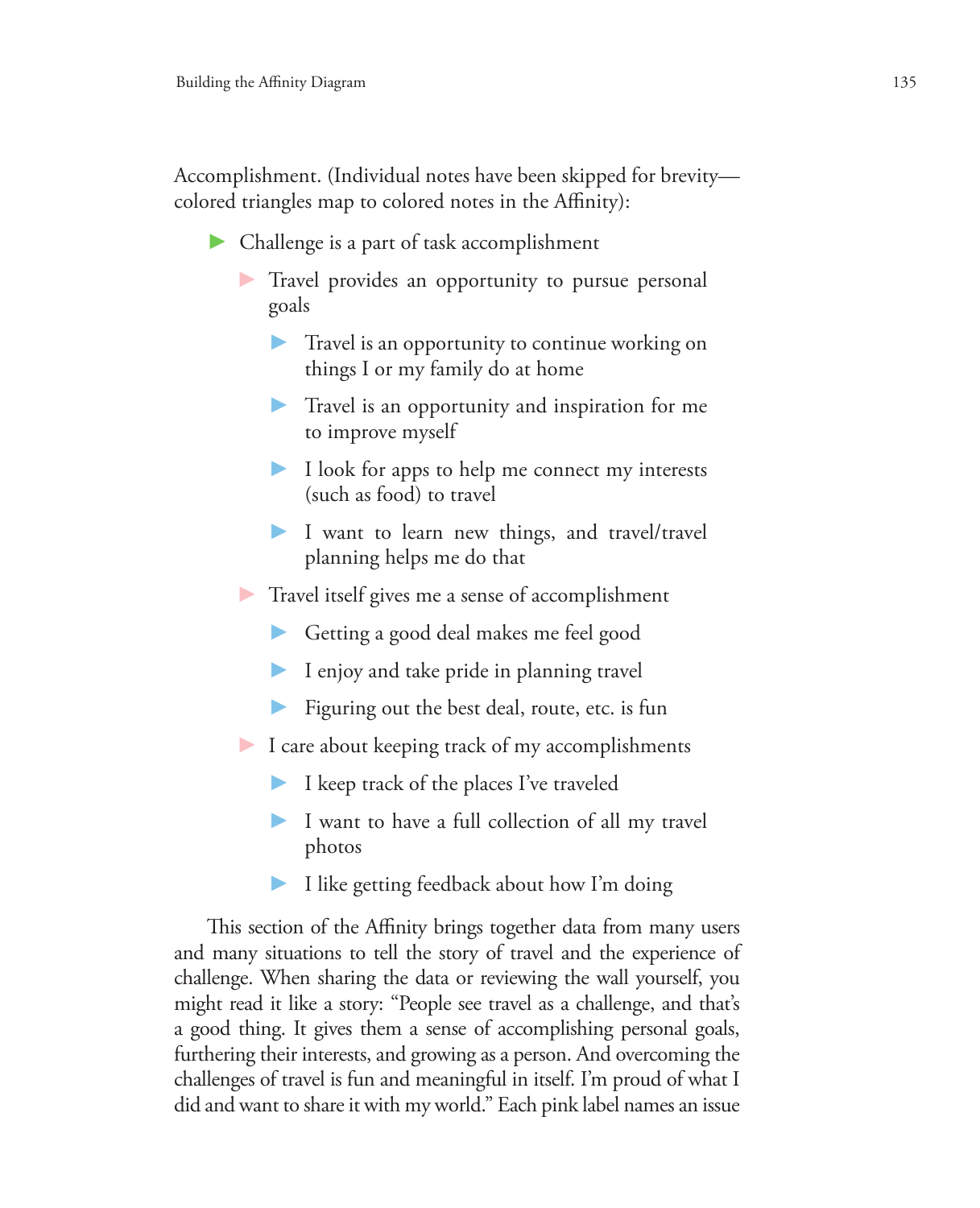which is described by the blue labels underneath it, so that each section of the Affinity tells a coherent story about part of the practice, and the

*The Affinity tells a story of the user's life*

to tell a single story about the user population.

Labels in the Affinity bubble up from the data. Together they tell the story of the practice and life of people in the market. The data, as always, represents detailed information about the target activity.

whole wall brings together all issues and observations

But with the introduction of the Cool Concepts, the data now also represents detailed data about the life, use of mobile devices, identity, and motives of people. And the Cool Concepts also focus the team in

#### **Label Guidelines**

Labels should enable the reader to:

- Read blue labels to see themes without reading individual notes
- Read quickly without having to parse any sentences
- Focus on generating design ideas, not figuring out language

Blue label guidelines:

- Represent the data to highlight the key point
	- There should be one key point
	- If the group hangs together this is easy—if it doesn't, break it up
- Use direct language summarizing an observation, not a category
	- Good: "I don't choose a destination until I check out available accommodations"
	- Bad: "How I choose accommodations"—forcing review of individual notes for the point
- Written from the user's point of view, talking to the team
- Use short succinct "Hemingway-type" statements—simple, direct, unadorned prose and no long sentences with clauses
	- Does not need to be a complete sentence
	- No more than two to three handwritten lines long on the Post-it
	- Not design ideas
		- "Booking accommodations is too complicated" not "I want an easy way to book accommodations"

Pink and green labels organize sections.

- They reflect a theme/category of findings, but still use "I" language
- For example, "I use multiple strategies to decide where to go"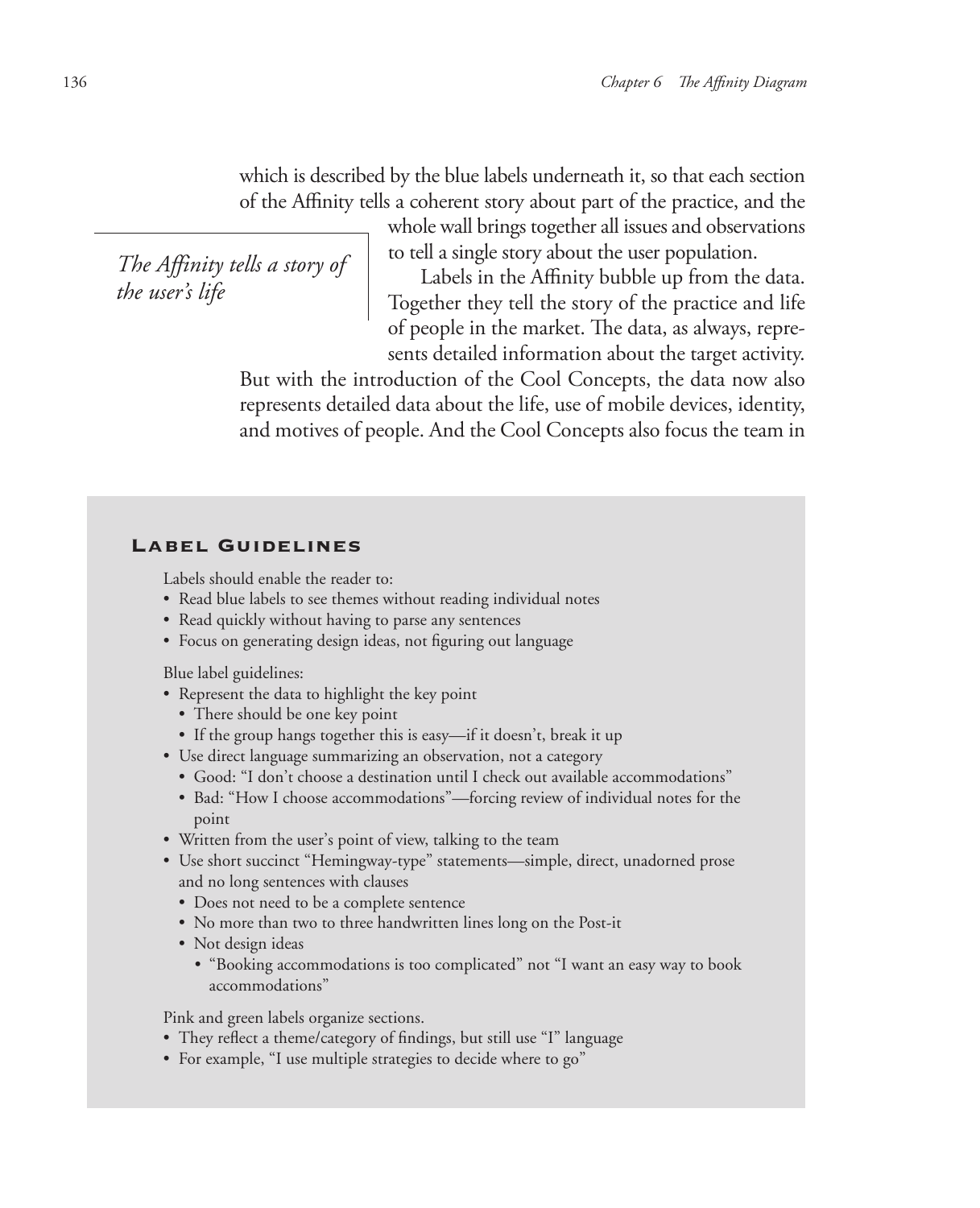new ways on details of sensation, direct tool interaction, tool hassles, and learning. Because this is not traditional task-oriented data, it's easy to miss during consolidation.

So to be sure that the team pulls together the data needed for the Contextual Design Experience Models and ideation techniques, we need to raise up issues of design for life. To do this, before building the Affinity, we suggest the team start with

*Cool Concepts change classic Affinity building*

a set of preliminary green labels related to Cool Concepts. These are placeholders which can be changed later by looking at the data grouped into that section. All of the green labels talking about the target task bubble up naturally. We do not recommend predefining green labels for the primary task—that won't help the team break their preliminary assumptions. But by using initial labels associated with the Cool Concepts, we help the team recognize this important data and bring it together. Below are the green labels we suggest to ensure a design for life focus.

- My on-the-go life
- I connect to people that matter
- I define myself personally and professionally
- My tools are a sensual delight
- My tools are Direct into Action
- My tools are a hassle
- I have to learn how to use my tools

These *placeholder* labels allow the related data to find their way together more easily. A team might not have all Cool Concepts in their project focus; if so, they will only use the preliminary green labels that are relevant for them.

Affinity building reveals the core process of consolidation: look at individual observations and group like data from different users. Bubble up key distinctions relevant for design. Label the distinctions at multiple levels of abstraction—in the Affinity, the blue labels reveal detailed distinctions, and the pinks show key aspects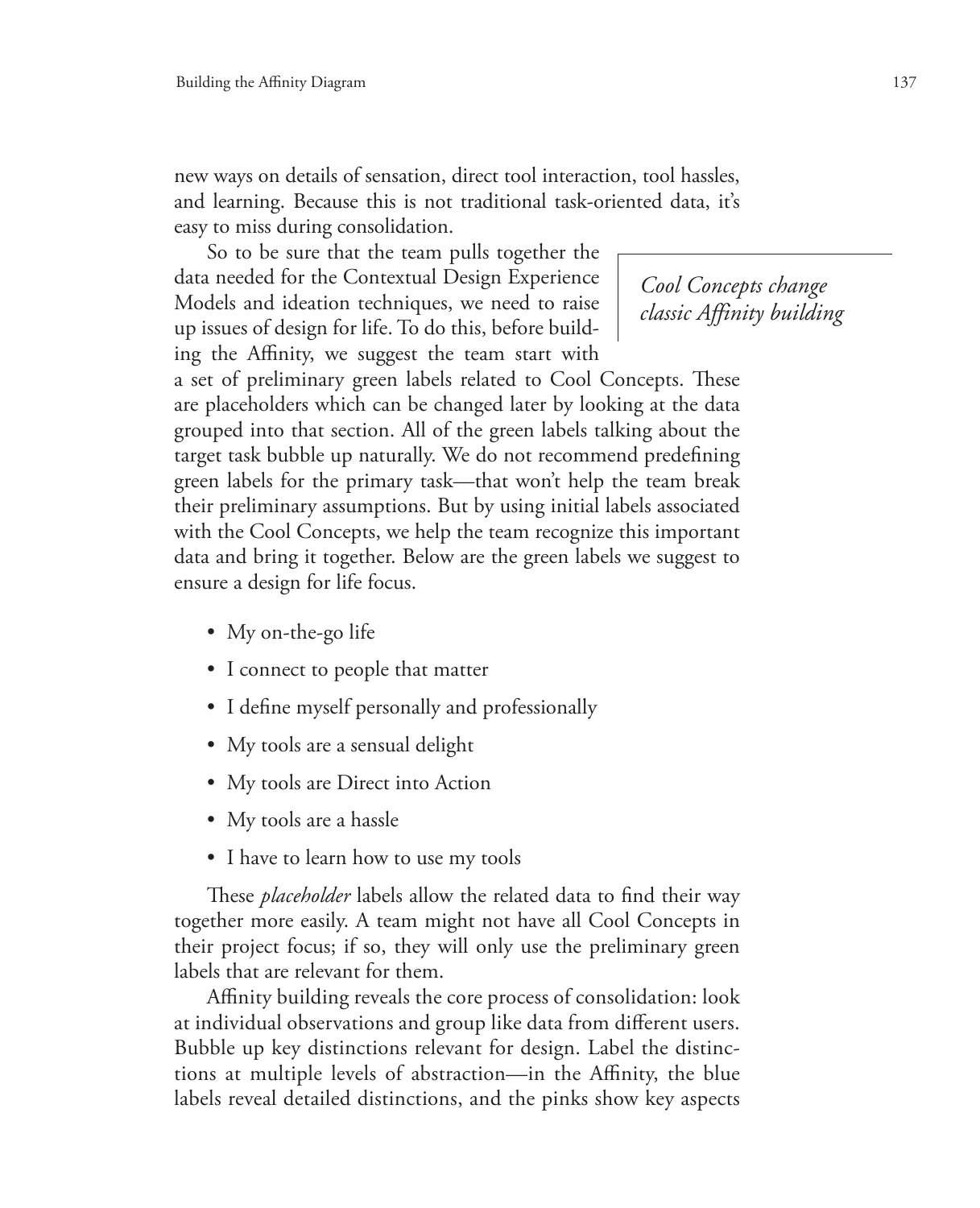*Building an Affinity teaches inductive reasoning to find important themes*

new themes, aspects, and distinctions. Present the whole in a structure that's easy to understand and walk. For the Affinity, this structure is a simple hierarchy.

You can read a good Affinity from beginning to end to see every issue in the practice and everything the team has learned so far, all tied to real instances. There's no better way to see the broad scope of

the problem quickly. And it's also the first example of the process of consolidation.

## **Building the Affinity as a team**

Building the Affinity is a group process. Building the data into a consolidation with multiple people is critical because it ensures that the lapsed time is reasonable. But more importantly, building the Affinity together is another immersion experience for those who did not go to the field to collect data. It exposes people to the users' lives and naturally expands their understanding of that life. And through manipulating the data and building into a structure that all share, they buy into the implications of the data.

For any group process, people need to know the rules of engagement; they benefit from a clear structure to guide getting the collaborative work done. We saw how Contextual Design provides such a structure for the Interpretation Session; we also provide a clear structure for the Affinity and other team tasks as well. Here are the basic steps to building the Affinity.<sup>[4](#page-0-0)</sup>

During Affinity building we encourage quiet, one-on-one discussion between team members. This process is an opportunity to explore the data together and bounce ideas for labels off each other. Working in

<sup>4</sup> See **Holtzblatt et al.** (**December 28, 2004**) for more detailed step-by-step description of Affinity building.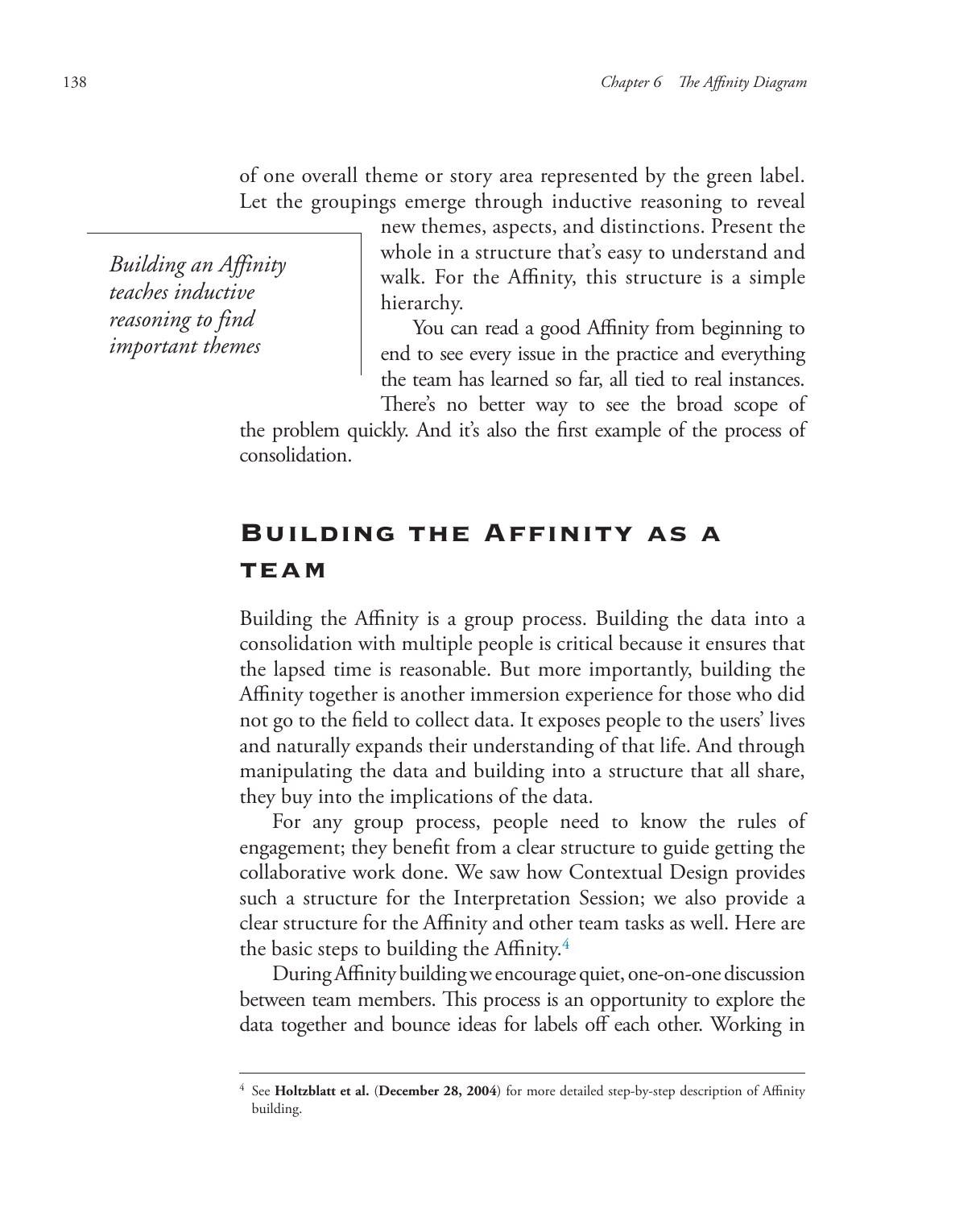#### **Steps to build the Affinity Diagram**

#### **Prep work**

- 1. Print the notes captured during Interpretation Sessions on printable sticky notes or in a  $3'' \times 5''$  grid, cut apart so each is on its own label-sized slip of paper. Preferably mix up the notes so different user's notes are interleaved.
- 2. Print all notes of all users in order, just as a list, for reference.
- 3. Prepare a room with bare walls. Hang good-quality butcher paper one the walls (floor to ceiling). Build your Affinity on this.

#### **The morning**

- 4. Give everyone building the Affinity a set of notes to start—8 to 10 per person
- 5. Put notes up on the wall one at a time as a group. Read out the note. After each note goes up, others add notes that go with it. Don't discuss the positioning—anyone can put a note anywhere.
- 6. Continue this formal process until a bunch of groupings, about 20, are up on the wall.
- 7. Now everyone works individually putting up notes until the stack of notes is all up on the wall without labels. People get more notes as they need them.
- 8. People will naturally put groups together that are variations on a theme. While working, they will announce where things are.
- 9. Remember everyone can move any note to create and recreate groupings as they accommodate new data.

#### **The afternoon (and following days if needed)**

- 10. Before starting formal labeling, put rough "type" labels using any other color over these rough groups so you know what is where. (We keep them at an angle so we know they are not real and don't need review.)
- 11. Collect similar together based on the rough labels.
- 12. Introduce labeling and start labeling together, breaking down long groups and writing real blue labels; pink labels will naturally emerge.
- 13. Assign pairs to each section of the wall, dealing with priority areas first. Each pair writes labels for their own part of the wall, relocating notes that don't belong to their area.
- 14. As groups continue to add individual notes, break them down so there are no more than four notes in a group, or the number appropriate for your Affinity size.
- 15. Add pink and green level notes to collect groups and keep the structure tight.
- 16. Check all sections and labels for quality and that key distinctions have bubbled up, and that labels are in the correct language at every level.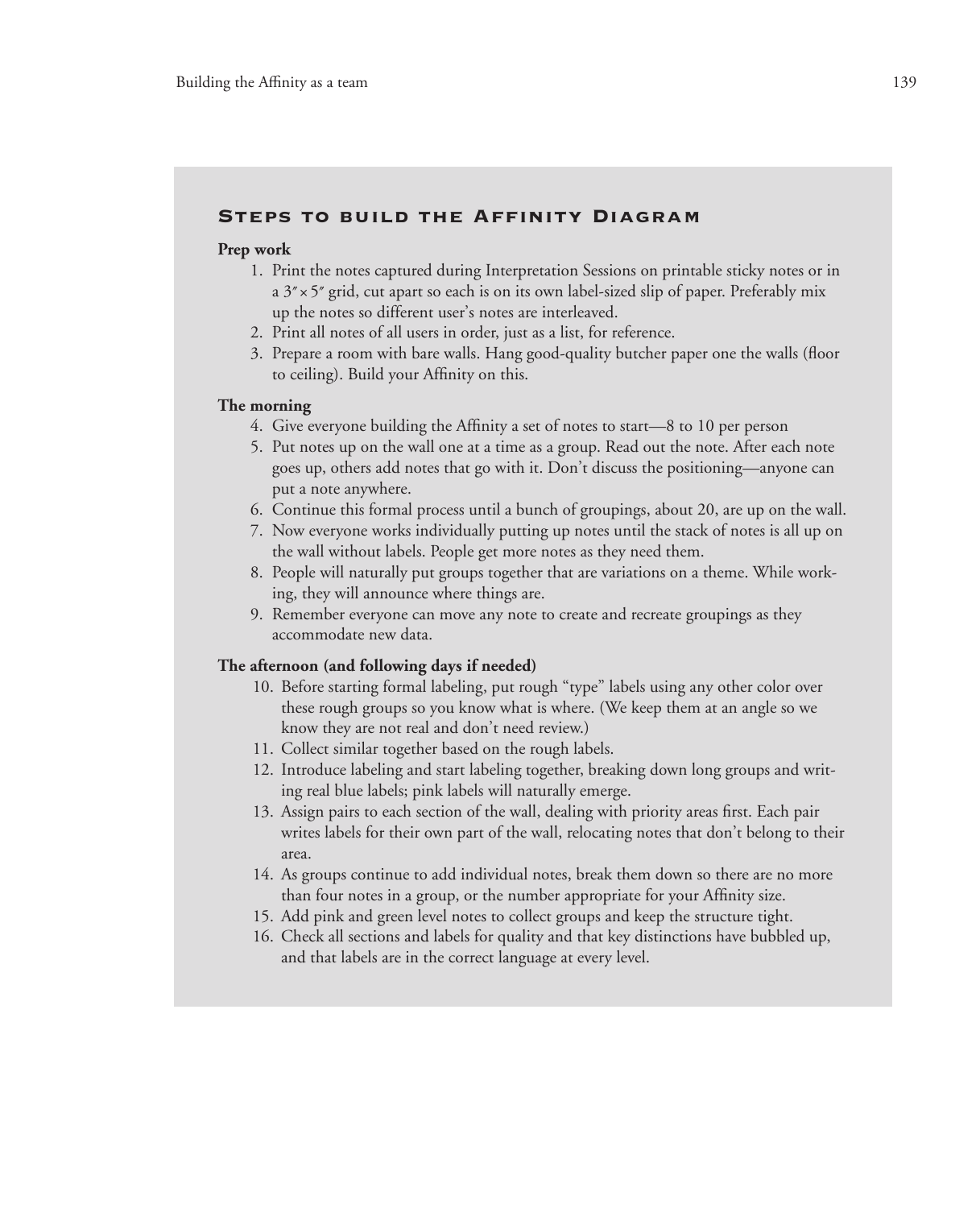pairs, people can discuss their insights and get someone else to check their thinking. Writing the labels reveals what you're thinking; if someone disagrees with the grouping structure, they may move notes and rewrite the label. Adding notes to a group will naturally change what its label needs to say. All the data instances are there to support one interpretation or another, so it's easy to change your emphasis or split a group to show several distinctions.

There is no need for consensus before creating or changing a label or grouping. But if a pair gets stuck on their part of the wall,

*Use the minds of the whole team—everyone works the whole Affinity*

they can ask others to come in to help. Never stop and have a whole-team discussion on any part of the wall! Let two or three people make a quick decision and move on. Working in parallel, the wall will naturally shift to better reflect the themes that matter for your project. Green label sections become separate areas of work; move people around the

sections so multiple minds consider each part. Ownership of a part is a problem, not a goal.

Doing the work in pairs helps move people from thinking in buckets (all notes with the term "hotel" on them get tossed in one group) to thinking about the practice. Moving from section to section to stay fresh lets people review each other's notes and labels for clarity, rightness for that group, and to see that a story is being created. When people can't agree on where a note should go, they talk about what underlying issues they see. When people don't under-

*Use the Affinity process to think in new ways about the practice*

stand a note, they go back to the list of notes from that Interpretation Session or to the interviewer to ask what happened in the interview. If a note seems to have two points, cut it in half or write a second note. Remember the Affinity will never be "perfect." Perfection is not a goal; structuring the data so it is useful to drive design thinking is. Everyone

should be able to look at the resulting wall and see how it addresses the project focus and any business issues.

To help manage the team we put strict boundaries on disagreement, just as we did in the Interpretation Session. Team members may draw different meanings from the same note. A note might fit into an existing blue group or might be used to create a new one. In that case, create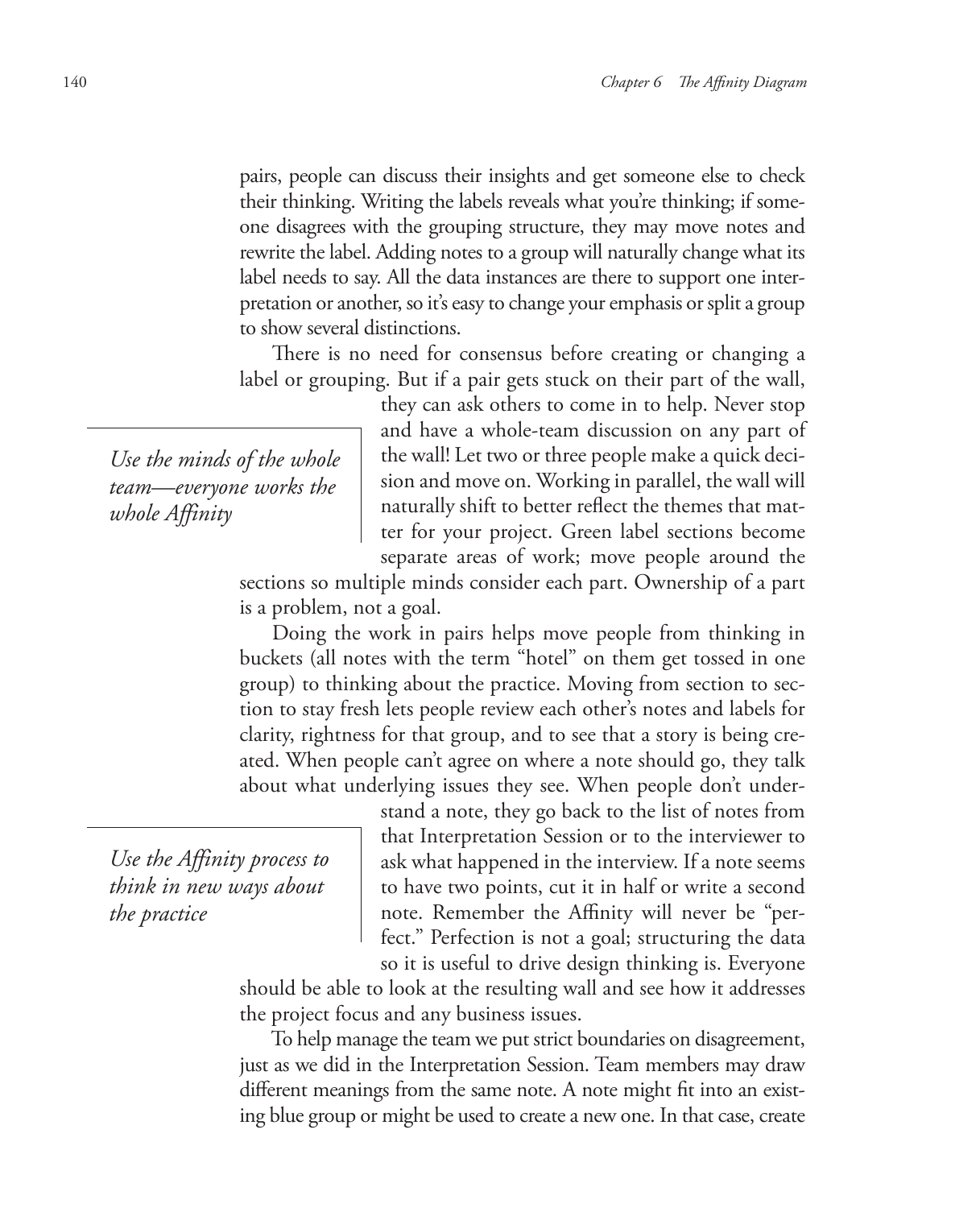a new group and a new distinction. More insight is better. Rarely do you need the note in both places; if you already have two good notes

in a group you don't need a third—use it elsewhere to push new insight. A note might fit into several existing groups—in that case, just pick the weakest grouping and beef it up by adding the note to it. If a team member has an insight from the Interpretation Sessions but doesn't have the notes to support it, it's up to them to find the supporting data first (the notes

*Manage disagreements within the rules of the process*

may have been buried in other categories) and then write the label to support it. But most of all, remember that no one note is critical.

Building the Affinity in a few days creates a team event that binds the team together and is also important for creating new insight. Building smaller Affinities more quickly or building up one Affinity over time lets team members incorporate each piece of data into an already existing structure of understanding before having to deal with the next; this leads to assimilation of each point instead of promoting a paradigm shift. With the above process, in a single day the team has to face a whole new way of looking at the users' world.

Building a 1500-note Affinity is exhausting, so knowing how to handle disagreements and individual differences is key. It's an entire day of reading and conceptualizing hundreds of separate bits of data and matching them with other bits of data. It's like a combination of Concentration, the memory game, and translating Shakespeare into Latin: the words on a note have to be interpreted to translate them into the underlying practice issue; then the note has to be matched with the

note you saw 5minutes ago and you know is on the wall somewhere. Everyone's working at once, moving back and forth along the wall, discussing notes with each other, and yelling general questions to the group at large ("Who interviewed U4?").<sup>5</sup>

Some people will be overwhelmed when the first notes are going up with no labels, and others will love it. But the people who hate it find that

*Organize hundreds of observations into a coherent story in a single day*

their overwhelm evaporates when they have one piece of the wall to label. Now the task is bounded, and they can focus on putting in

<sup>5</sup> See a real time Affinity being built here: https://goo.gl/a4zvm4.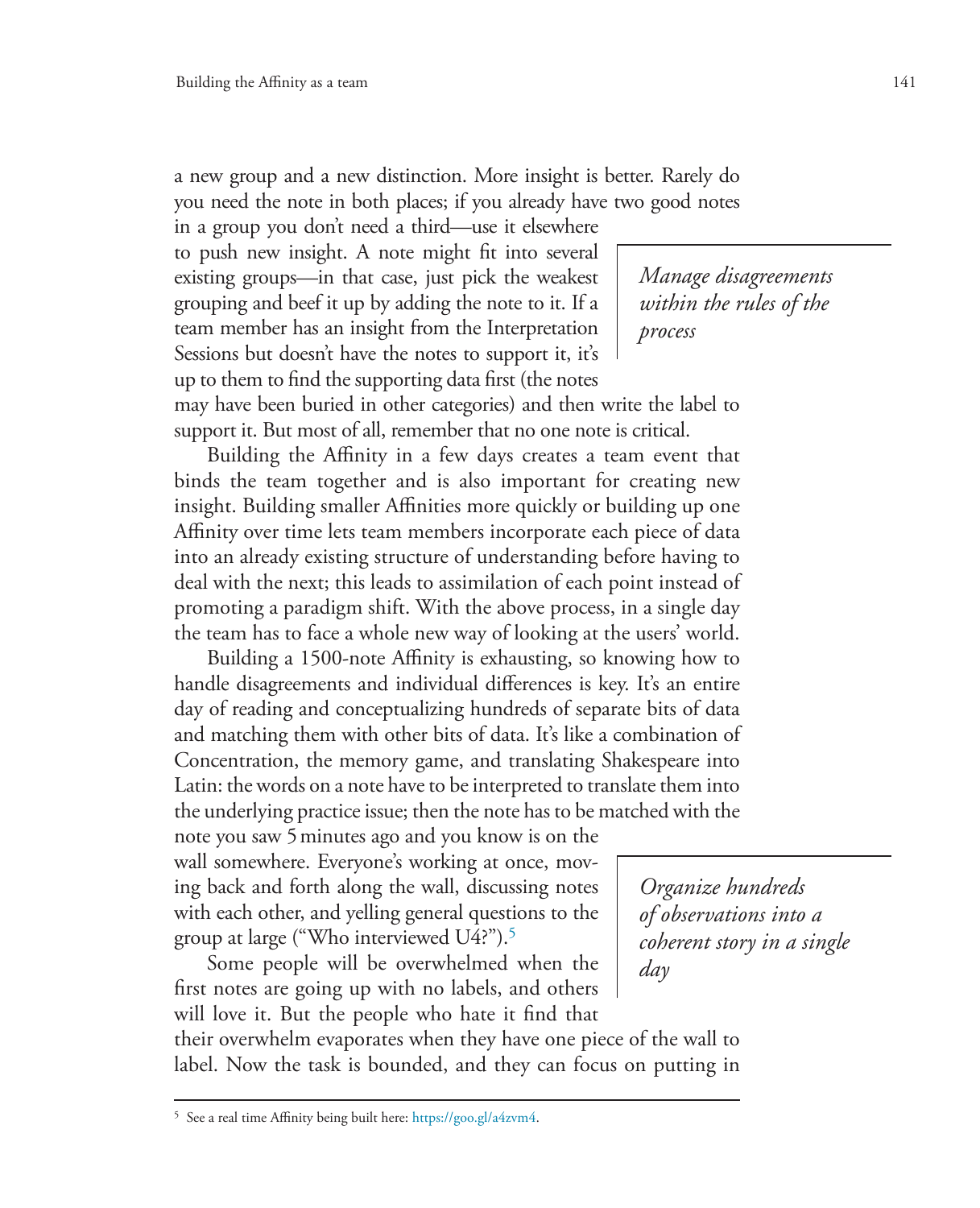structure. Some people will be great labelers and others will be able to find groups but won't write good labels. Working as a group means the team can lean on the strengths and work around the weaknesses of individuals. No process will feel comfortable to everyone all the time. But if people know what to expect and what to do, we find they can deal with it.

When the team is done, they have a single structure representing all their user data, which organizes their knowledge and insight and gives them a basis for design. And when they see it finished—then everyone gets excited!

#### **MANAGING PEOPLE DURING AFFINITY BU**

| Building an Affinity is not an easy process for some and people will react to the process in |  |  |
|----------------------------------------------------------------------------------------------|--|--|
| different ways. Here are some guidelines.                                                    |  |  |
|                                                                                              |  |  |

| People's response                                                                                                                                      | <b>Advice</b>                                                                                                                                                                                                                                                                                                |  |  |
|--------------------------------------------------------------------------------------------------------------------------------------------------------|--------------------------------------------------------------------------------------------------------------------------------------------------------------------------------------------------------------------------------------------------------------------------------------------------------------|--|--|
| The number of Affinity<br>notes and the lack of<br>structure are overwhelming.<br>These people can organize a<br>limited part of the Affinity          | Talk about this before starting so people who get<br>overwhelmed will know it is normal to feel this way.<br>Reassure them that they will find it easier later in the process<br>and that at the end when the wall is organized they will have<br>the structure they need.                                   |  |  |
| but find it hard to put up the<br>original groups.                                                                                                     | Explain that building the Affinity this way is the quickest<br>way to get the Affinity notes up and organized, while taking<br>advantage of multiple perspectives.                                                                                                                                           |  |  |
| Some get concerned about<br>creating the "right" Affinity.                                                                                             | Help them see that there are many ways to put an Affinity<br>together and you will produce only one. This is okay-the<br>purpose is to push your understanding of the users by<br>revealing key distinctions. As long as your Affinity makes<br>you think new design thoughts, it is good for your purposes. |  |  |
| Some people need to clear<br>out distractions and focus on<br>just a part of the problem.                                                              | They may not be able to deal with working with someone<br>else because talking and thinking is too hard. If you have<br>two people such as these, suggest that they pair up because<br>they will work in parallel but engage in some discussion.                                                             |  |  |
| Some will get frustrated try-<br>ing to track "their" section<br>of the wall when others add<br>to their groups or move their<br>notes somewhere else. | Coach people to be comfortable with multiple people<br>creating the diagram, without anyone keeping the whole<br>thing coherent. Tell them to trust that something good will<br>come out. This is how to move quickly.                                                                                       |  |  |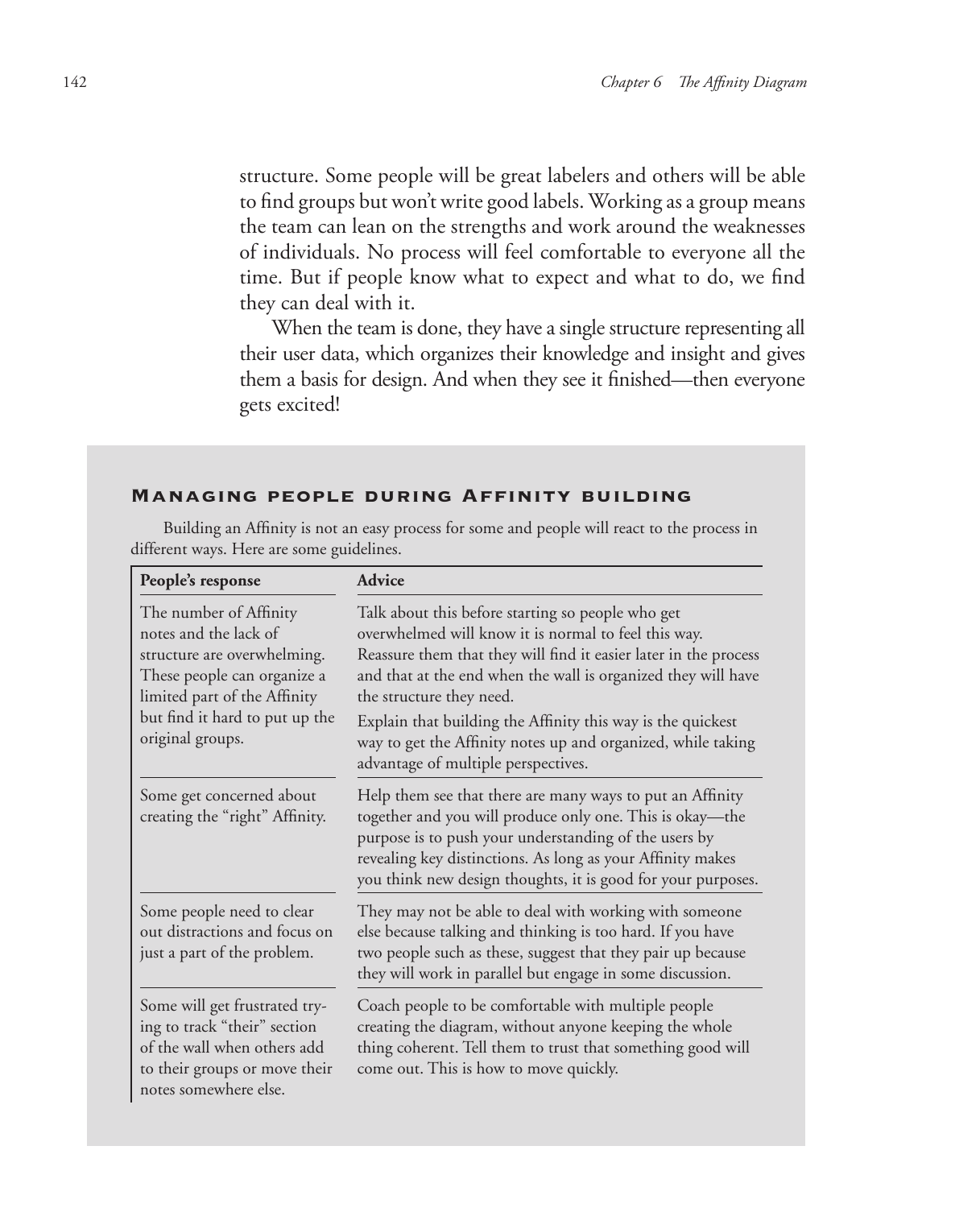# **Design communication and the Affinity Diagram**

Once the Affinity is built, structured, and labeled, it is time to ensure it is really ready to be used in an ideation session. Because

teams always love the Affinity, it is our gold standard for learning what really works for communication design. So let's look at its attributes. Just as the Affinity teaches the inductive thinking process needed for any consolidation, it illustrates principles of good communication design.

**Meaningful structure**: A meaningful structure is one that can be used, understood, and consumed quickly by anyone walking up to the model. A hierarchy such as the Affinity presents is the most familiar structure for information across all professions. How you organize that hierarchy is critical for success. The Affinity structure contains the overall story of the practice and life of the target population. Read top-down, it presents the story in sections, or chapters, denoted by the green labels. So the Affinity presents the key issues of the market in digestible chunks. A person can read through one green label grouping and only focus on what that group is trying to say. This helps focus design thinking and generates targeted design ideas. The green label says "Look here, think about this—now what will you invent to deal with my issues?"

Each green is composed of chunks too—the pink groups—and so on. Each chunk is a call for design thinking. When informa-

tion is chunked well within an overall framework (like the Affinity hierarchy), people know how to approach complex data without overwhelm. The green labels lead the reader through the data, creating natural stopping points such as "chapters" in a story. It invites but circumscribes the design problem to something manageable. Any good communication design must have a recog-

nizable structure that chunks information while it moves a reader systematically and naturally through the full story represented in the whole model.

*The structure of your communication makes it overwhelming or consumable*

*The Affinity illustrates principles of good communication design*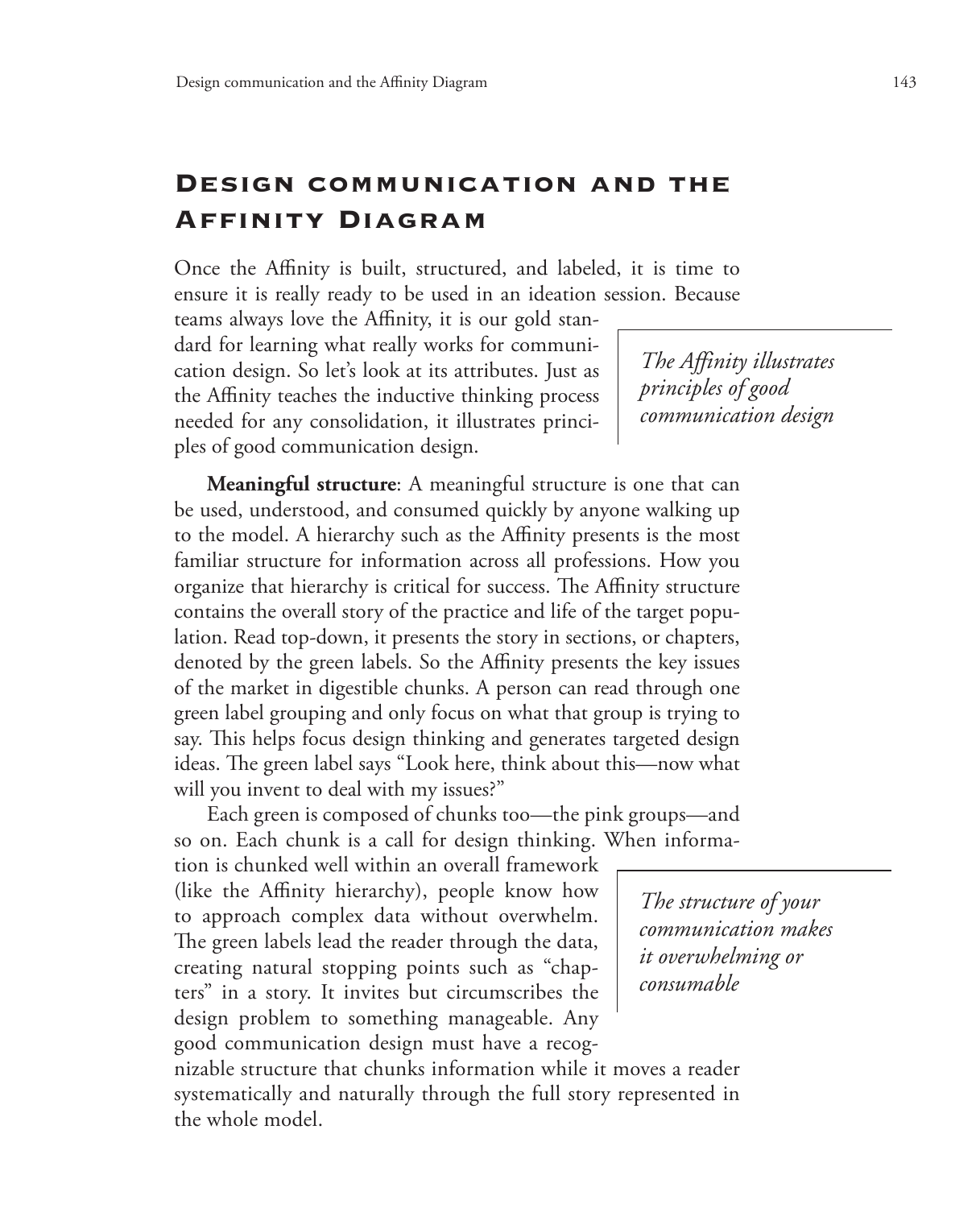So what makes a good Affinity? We provide metrics on size so that the chunks don't get too big. We put the greens in a sensible order so people can move through them without disrupting their understanding of the big picture. To use it, anyone can start anywhere—but no matter where they start, the flow from panel to panel will end up telling the whole story.

The labels, and language of the labels, are critical too. If they are too long, people have to stop to parse them, disrupting their flow. If they are too categorical, they force the reader into the notes, again disrupting the flow. If there are just too many words on a label, they can't be easily and quickly scanned. To simultaneously get the big picture and the detail, the data must be read like a novel, moving through it quickly so that the mind can be free to generate ideas while reading. Anything in the way of fluid movement through the data gets in the way of design thinking.

The last step in creating the Affinity is to check that the size and order of groupings are correct, that the most important themes are revealed, and that the labels are short, succinct, and invite immediate understanding.

**Story language**: People are wired to tell and consume stories. We write our stories on steles, on cave walls, in novels, in newspapers. We share stories as examples of larger principles. Although we can

*People know how to absorb a story—so give them one*

abstract, we naturally know how to consume content in the form of a story. And when we see an abstract concept, we naturally generate stories (or examples which are themselves stories) to tell ourselves what the abstraction means. So if we want people to internalize the data easily, we'd better use story language.

A framework for understanding provides a set of abstract concepts which organize understanding. But without story examples—real-life examples of how that concept plays out in life—abstract concepts alone will not drive design thinking. Or worse—the concept, without story, invites us to make up stories to fill in the blank. This drives designers to lean on their own life experience, not the market data. The most powerful way to drive data into the mind of designers is to find the organizing concepts through inductive reasoning and then illustrate them—tell their tale in story form.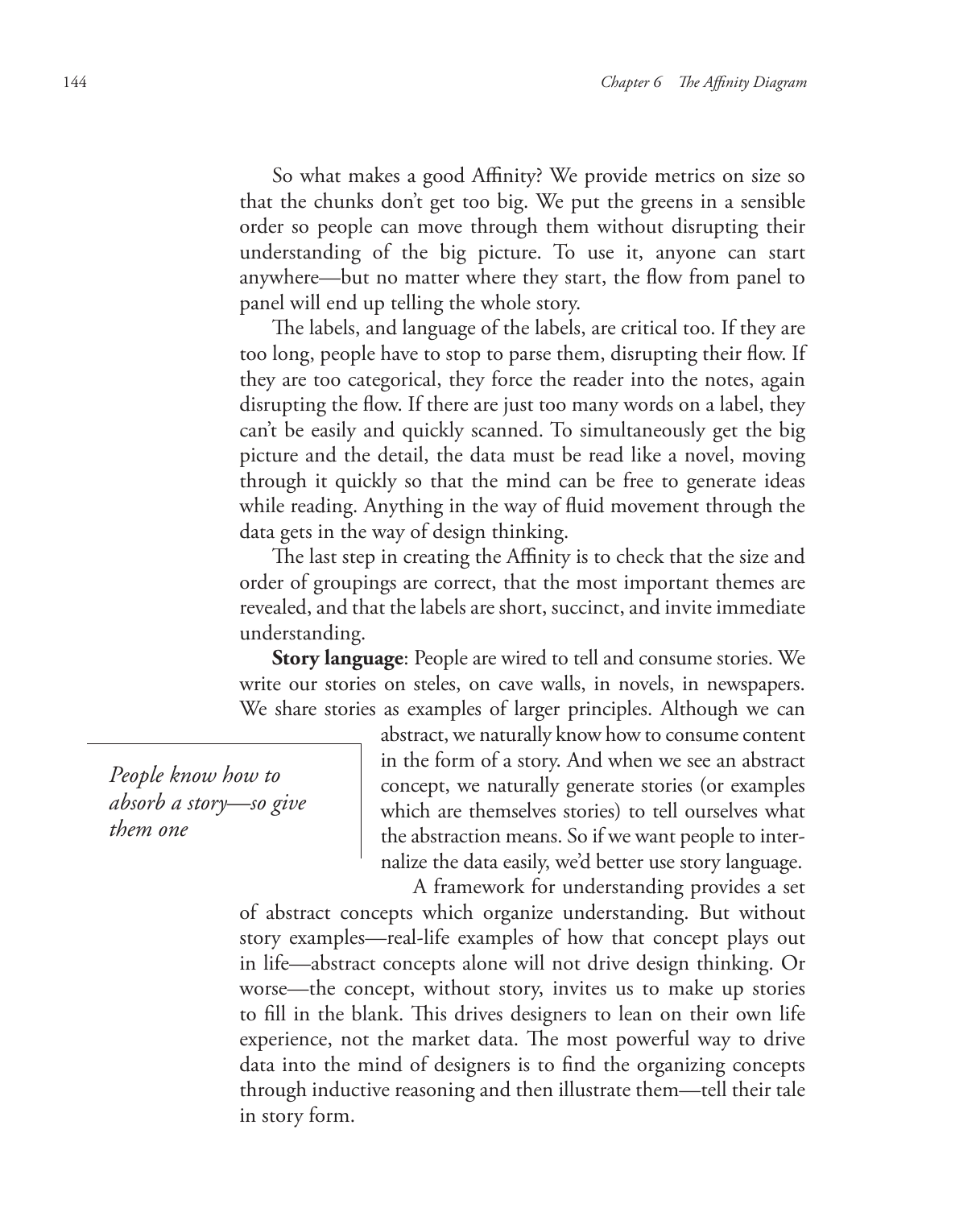The labels in the Affinity simultaneously organize and name the core concepts and tell their story. They are constructed in firstperson language expressing the users' experience. Because they are deliberately short, declarative, and succinct, they are easily consumed. In this way the designers learn the core concepts through story language in the voice of the market. And it's all tied to the actual data, available to flesh out the concept.

The story language used in the Affinity Diagram invites design thinking and drives designers away from design from the "I." It provides a way for readers to quickly immerse themselves in the life of the users just by "walking the wall" as we will discuss in Part 3.

**A Way In**: A wall-size graphic of complex data can be overwhelming. Since our goal is to invite the readers to engage with

the data, we need to build a "way in" right into the structure of the graphic. Every consolidated model must guide the reader through the data by its structure and layout. Every consolidated model provides a big picture of one aspect of the users' lives. But we cannot swallow it whole—we must move through it linearly, or at least one piece at a time.

The Affinity Diagram provides a natural Way In through its groupings. Every green label defines a coherent part to be dealt with. The hierarchical structure tells people that blue labels define pink labels and pink labels define green labels. The flow from one green to the next guides movement through the model—and lets those who are looking for one favorite part to find it at the green level. The way in is clear.

The Way In is not defined by structure alone. The story language also invites inquiry and pulls the reader through the story. The Affinity hierarchy—well designed and labeled—is a great way to represent discrete observations in an accessible way. But other models show other views of the practice. The structure of a practice is not best represented in a hierarchy. In the next chapters we will talk about each model's structure and how to create a Way In for them.

**Interaction**: Even the best designed graphical representation of data doesn't communicate by itself. If passed around as a big document, readers might glance over it or think it looks cool—but

*Help everyone know how to approach your data representation—by its structure*